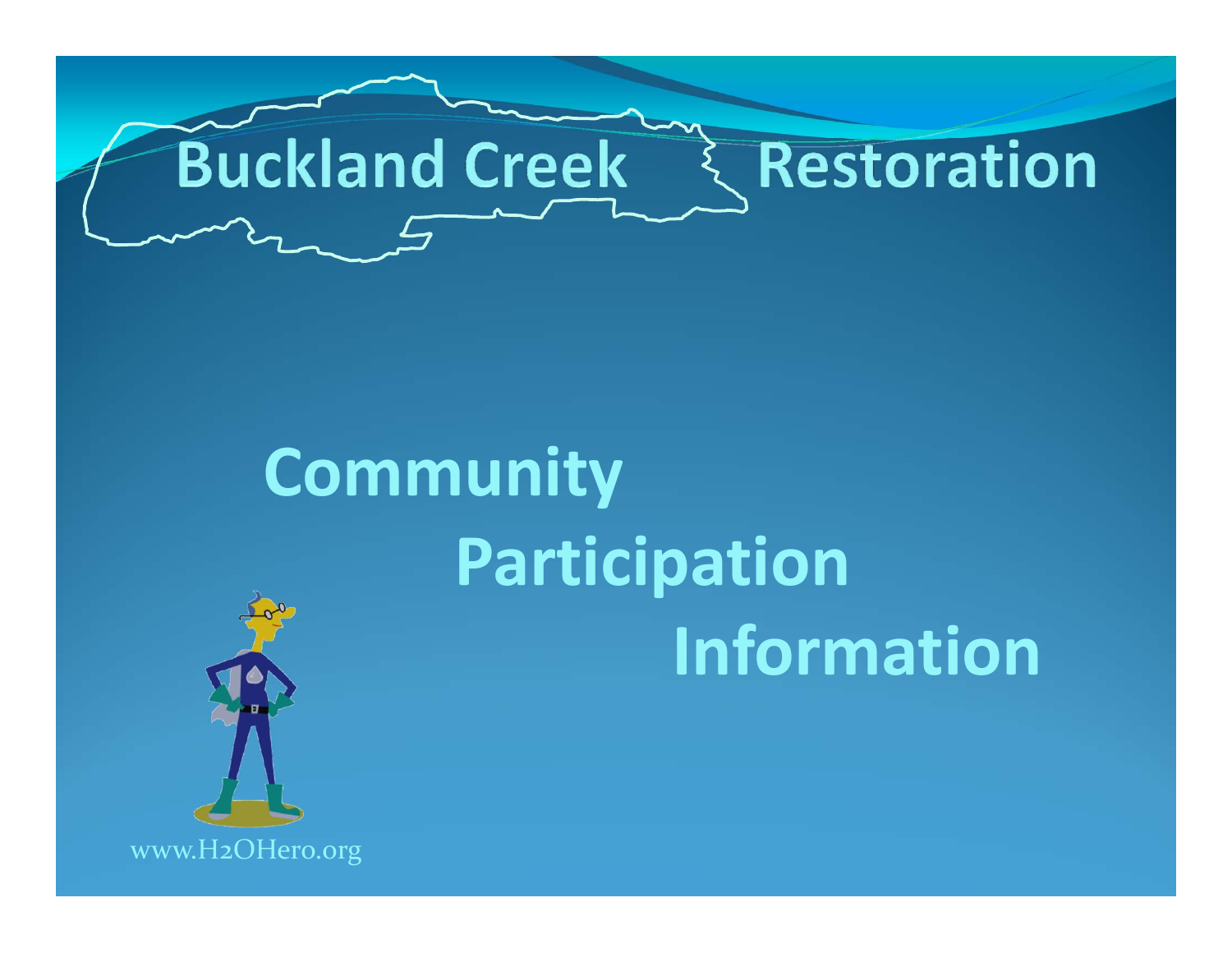

## **Project Phases**

- **1. Buckland Creek Restoration at <sup>12</sup> Corners**
- **2. Student Education and Participation**
- **3. Community Education and Outreach**
- **4. Watershed Restoration Community Participation**

**This informational material addresses only the "Watershed Restoration Community Participation" Phase of the Project.**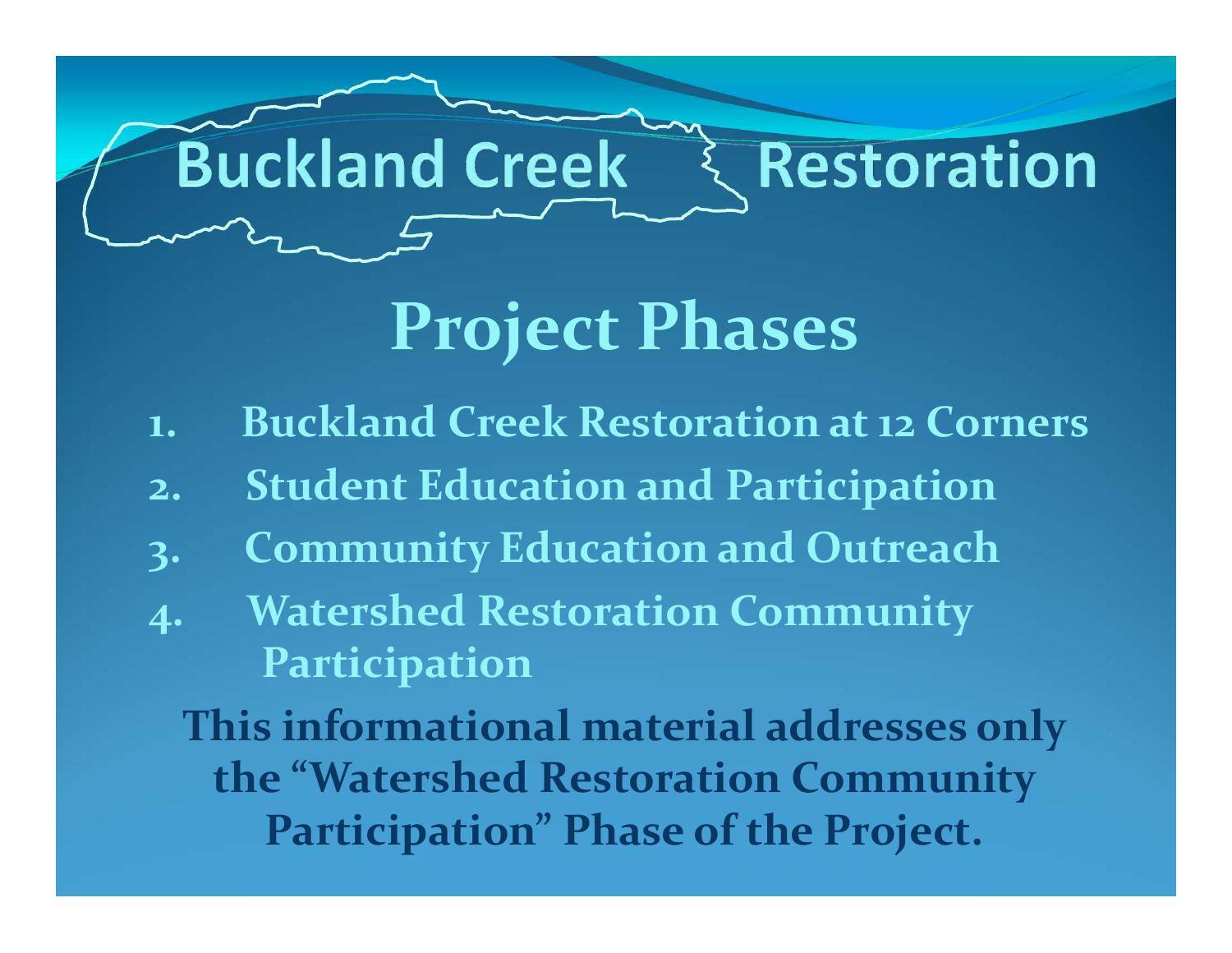

### **4. Watershed Restoration Community Participation ‐ Project Goals**

- Install Residential *Green Infrastructure* Within Buckland Creek Watershed
	- Mark Storm Drains
	- $\bullet$ Rain Barrels
	- $\bullet$ Rain Gardens
	- $\bullet$ **Stream Protection**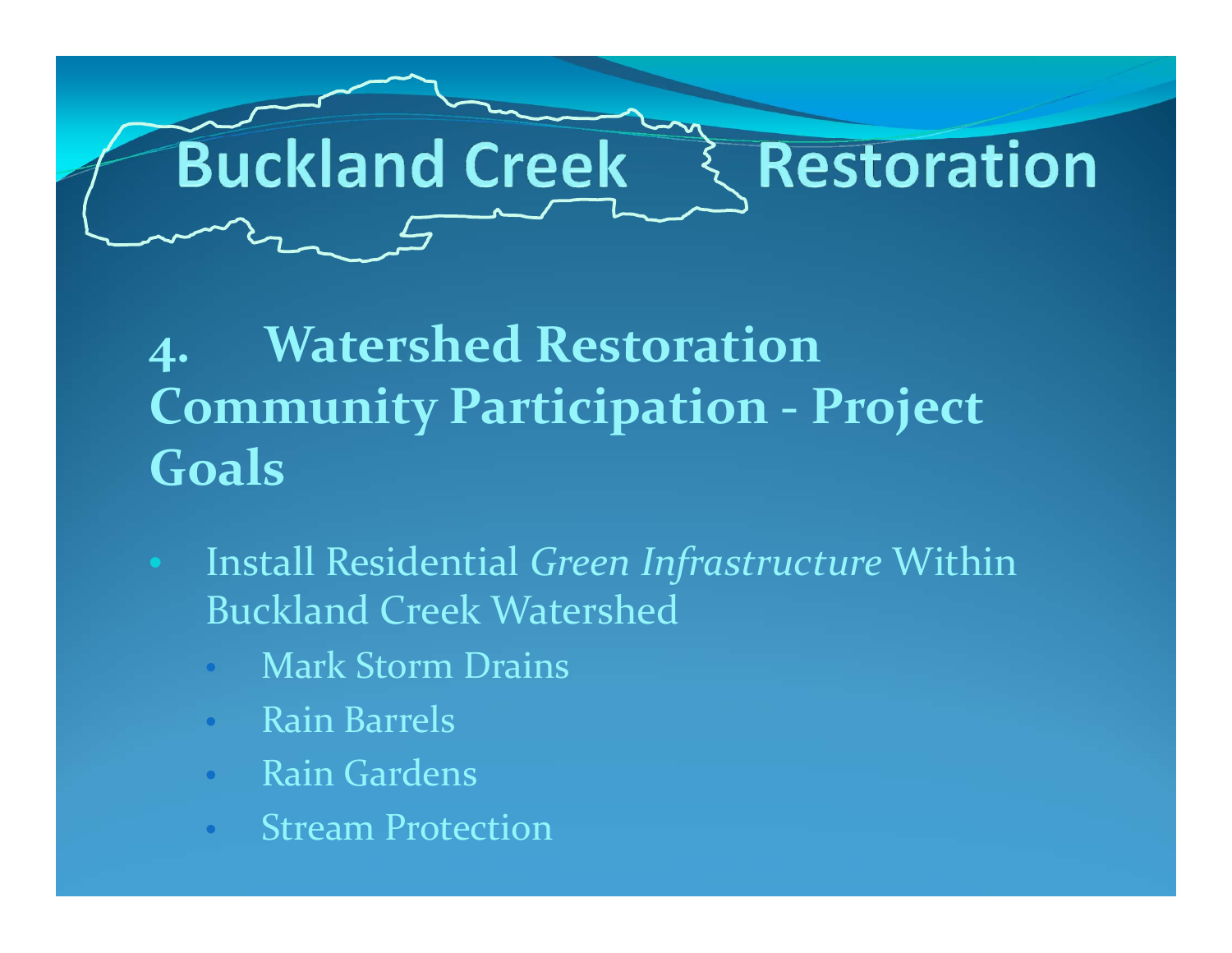

#### **4. Watershed Restoration Community Participation – Project Goals (cont'd)**

- $\bigodot$  Temporary front yard signs placed at up to 50 participating homes
- Educational signs at 6 pedestrian / creek intersections
- Neighborhood green infrastructure tour in Summer 2013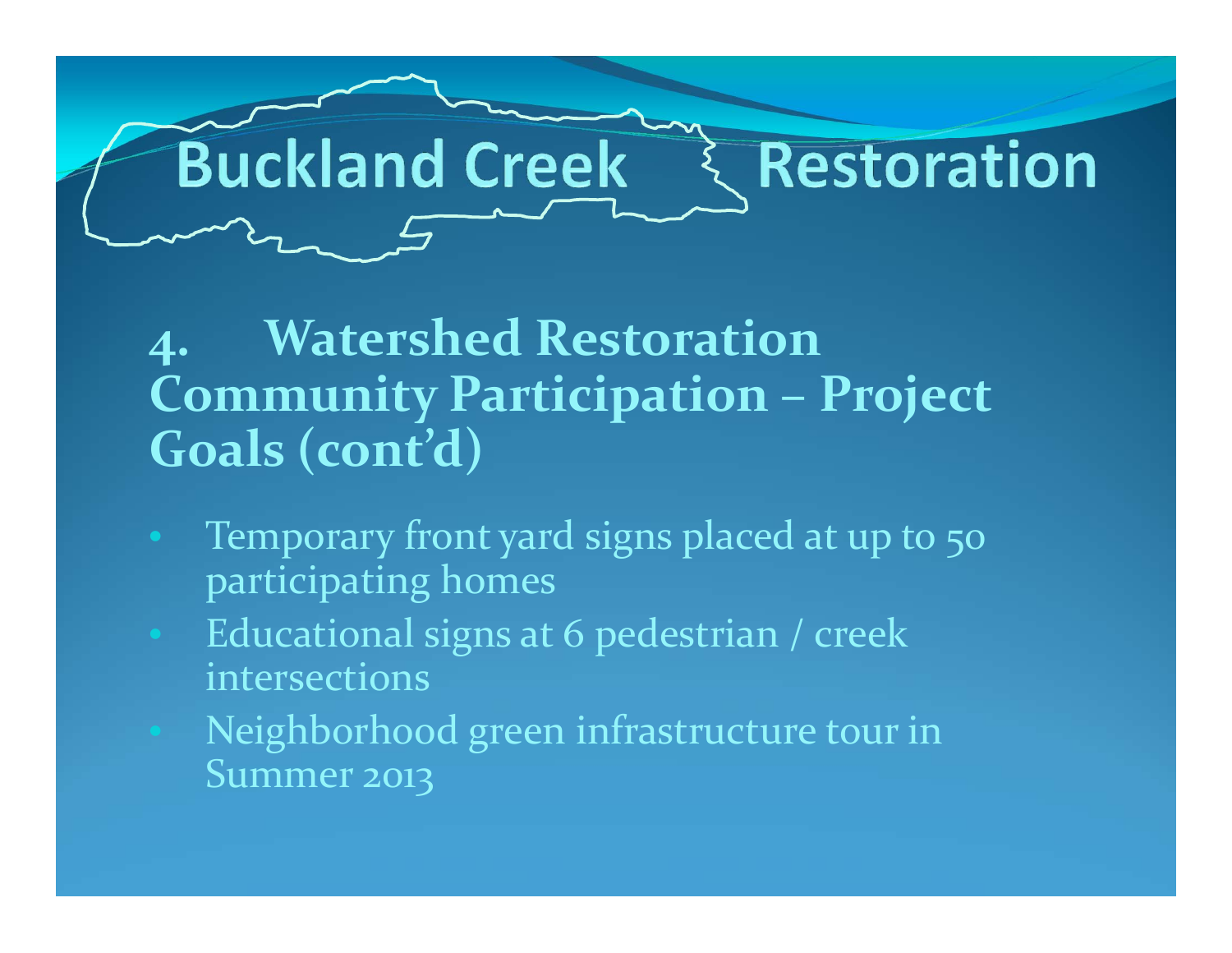#### **The Buckland Creek Restoration Project provides Community Participants with:**

- a complete rain barrel kit to be assembled by particpant
- up to <sup>20</sup> plants for rain gardens and stream bank protection
- guidance on rain barrel construction and rain garden design
- assistance with installing the green infrastructure practice, if necessary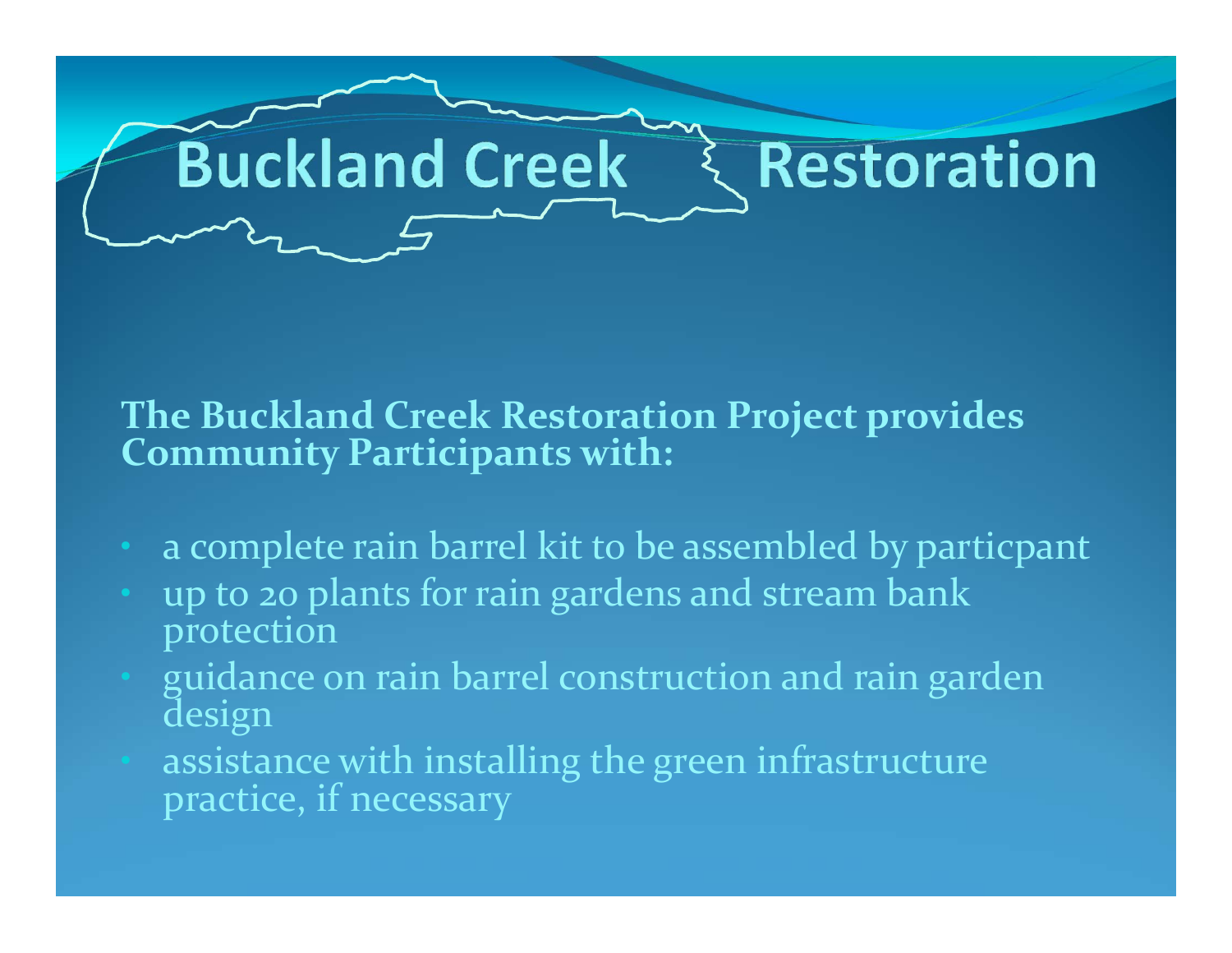#### **Watershed Community Participation Participant Expectations**

- Register for <sup>a</sup> green infrastructure (GI) practice and live within Buckland Creek Watershed
- Rain garden site assessed and found suitable by local Soil and Water Conservation District or Project Staff / Partners
- Attend <sup>a</sup> Rain Barrel Workshop, if applicable, and adhere to guidance provided for stream protection or rain gardens
- Install and maintain your green infrastructure practice through  $10/31/13$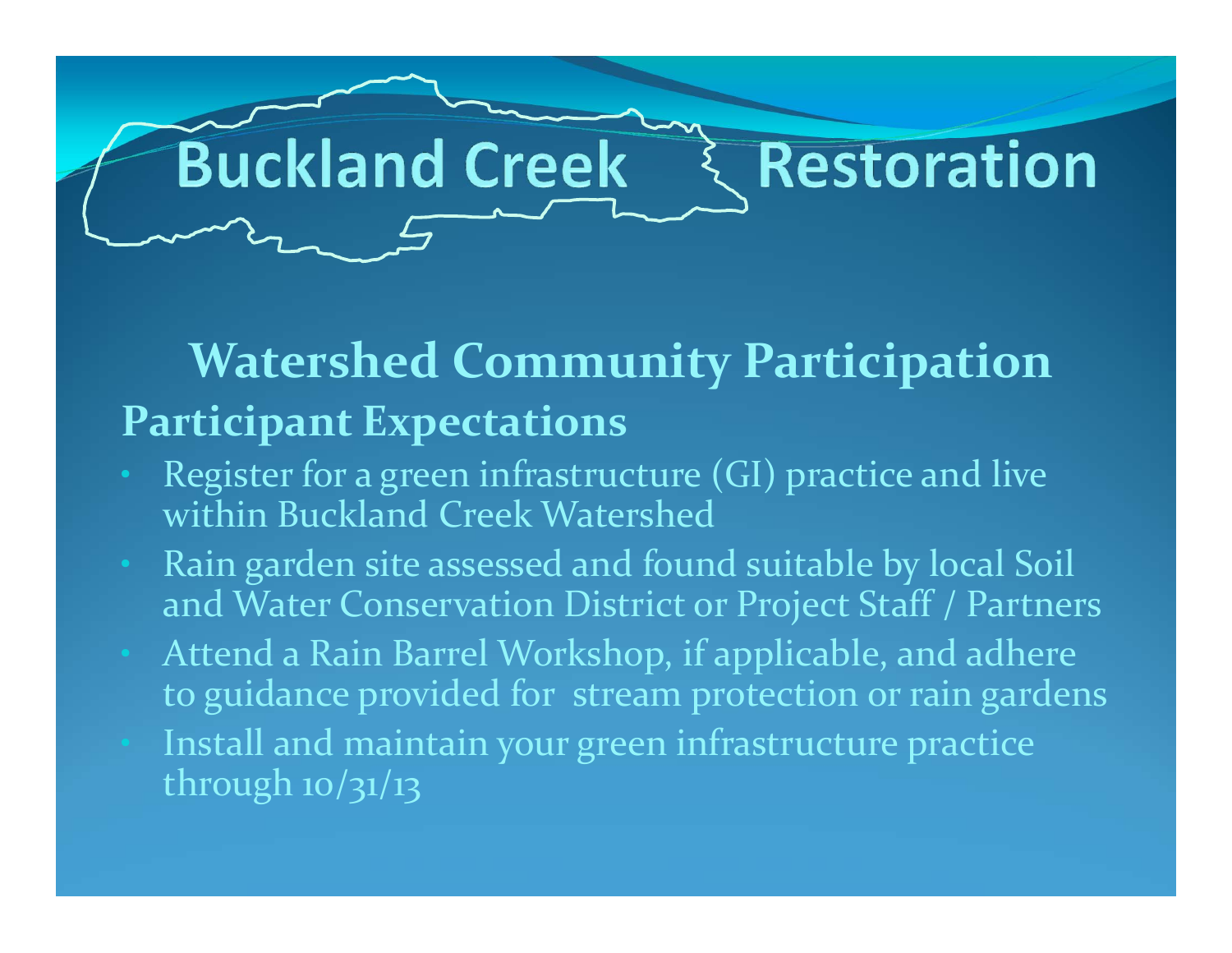#### **Watershed Community Participation Participant Expectations** (cont'd)

- Possible lawn sign on your property through 10/31/13
- Possible Community Green Infrastructure Tour Stop, Summer 2013
- Possible publicity of the GI on your property
- Installation verification by Project Staff or Partners for gran<sup>t</sup> documentation
- Receive H2O Hero Message and be familiar with Project Materials, including Expectations